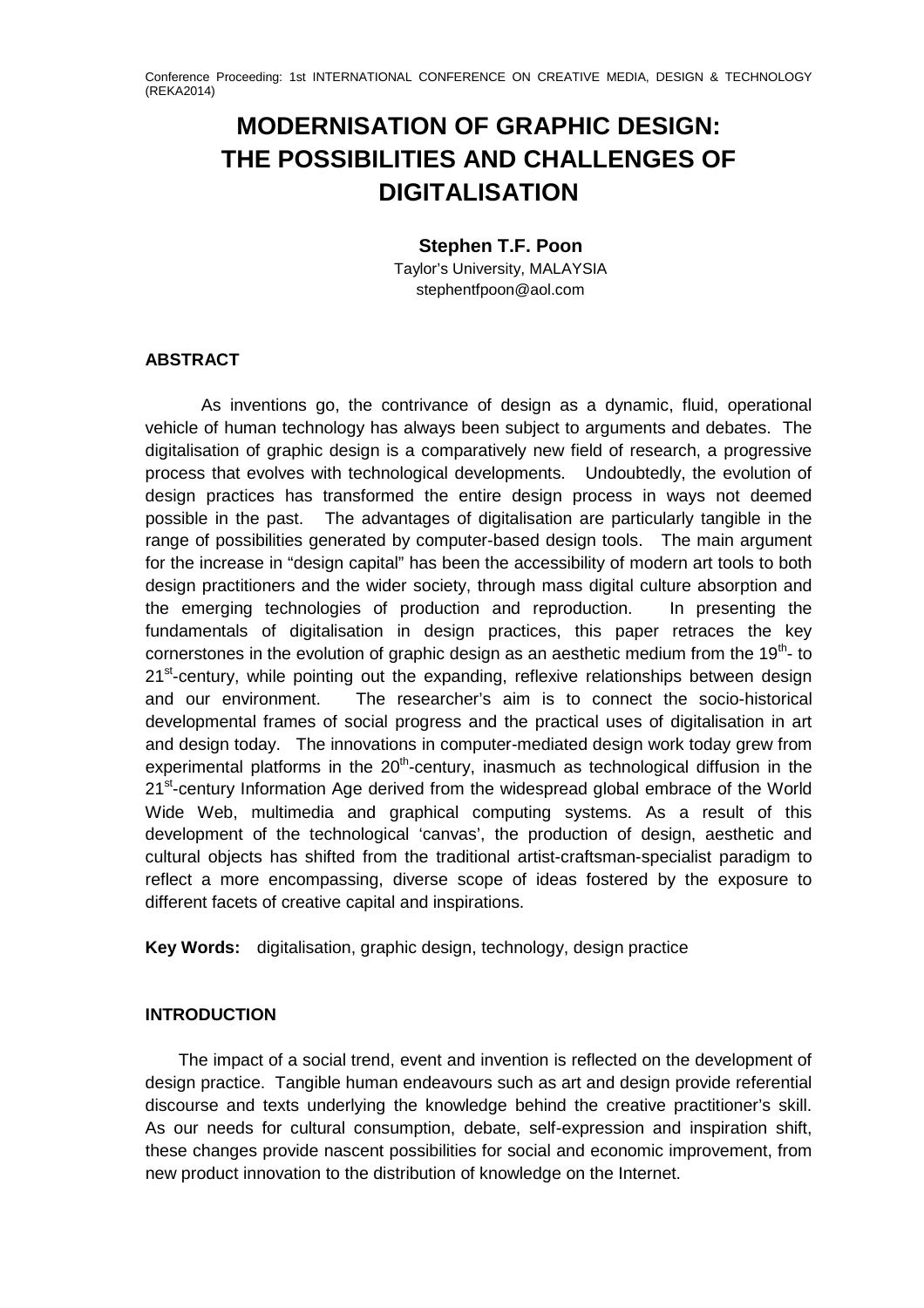Yet, how exactly have newer design methodologies evolved, been incorporated and catered for continuous changes in society?

#### **PROBLEM STATEMENTS**

The main hypothesis presented in this paper is that contemporary design industry have taken practical risks in the process of using and adopting digital forms to produce cultural art, although these advantages might be both beneficial and detrimental. Technological design has become an interdependent field of study incorporating diverse aspects such as aesthetics education, scientific experimentation and the promotion of culturally-relevant outcomes. Digitally-enhanced graphic art and design outputs will continue to reflexively shape the role of the modern graphic designer as well.

## **LITERATURE REVIEWS**

The introduction of steam-powered printing presses and mechanised typesetting in the  $19<sup>th</sup>$ -century began marking the hold of machines over designing: the sector became less dependent on hiring labour which encouraged graphic artists to be more directly involved in production and execution. The Second World War saw the earliest stages of modern digital computing before the computer became an important digital design tool. The development of digital computers, with the Manchester Mk1 as one of the earliest to be in service, was the result of effort to store virtual data in a man-made machine (Gere, 2008: p.46). The two World Wars did increase the use of visual metaphor, and brought about the creation of new visual 'languages'. During that turbulent era, photography became an important means of visual communication. Expounding "vision" as a source of knowledge in the progress of society towards modernity, Jonathan Crary (1990) implicates the observer's distinct view of culture by stating photography's parallel to money, arguing that both shared a similar type of social influence with the camera obscura during the  $19<sup>th</sup>$ -century, by tying and enjoining elements under a "global system of valuation and desire" (Crary, cited in Gere, 2008: p.37). However, the computer and digital office technologies demonstrated their worth in their complex ability to manage information, and continued to advance functionally and aesthetically and would later be able to digitise photographs, producing art that would have been impossible to create in the  $19<sup>th</sup>$ -century.

### **Evolving Technology Necessitates Shift in Design Practice**

In the early  $20<sup>th</sup>$ -century, a decisive shift was noted in design practices, as technical development responded to the needs of Western national interests during the Cold War, and design construction grew extensively while borrowing the untested capabilities of digital technology (Gere, 2008: p.113). The transitional phase of social and cultural perceptions about the computer - symbolised at first as a tabulation device and 'weapon' for military purposes, later as an essential communication instrument was a gradual but inevitable process.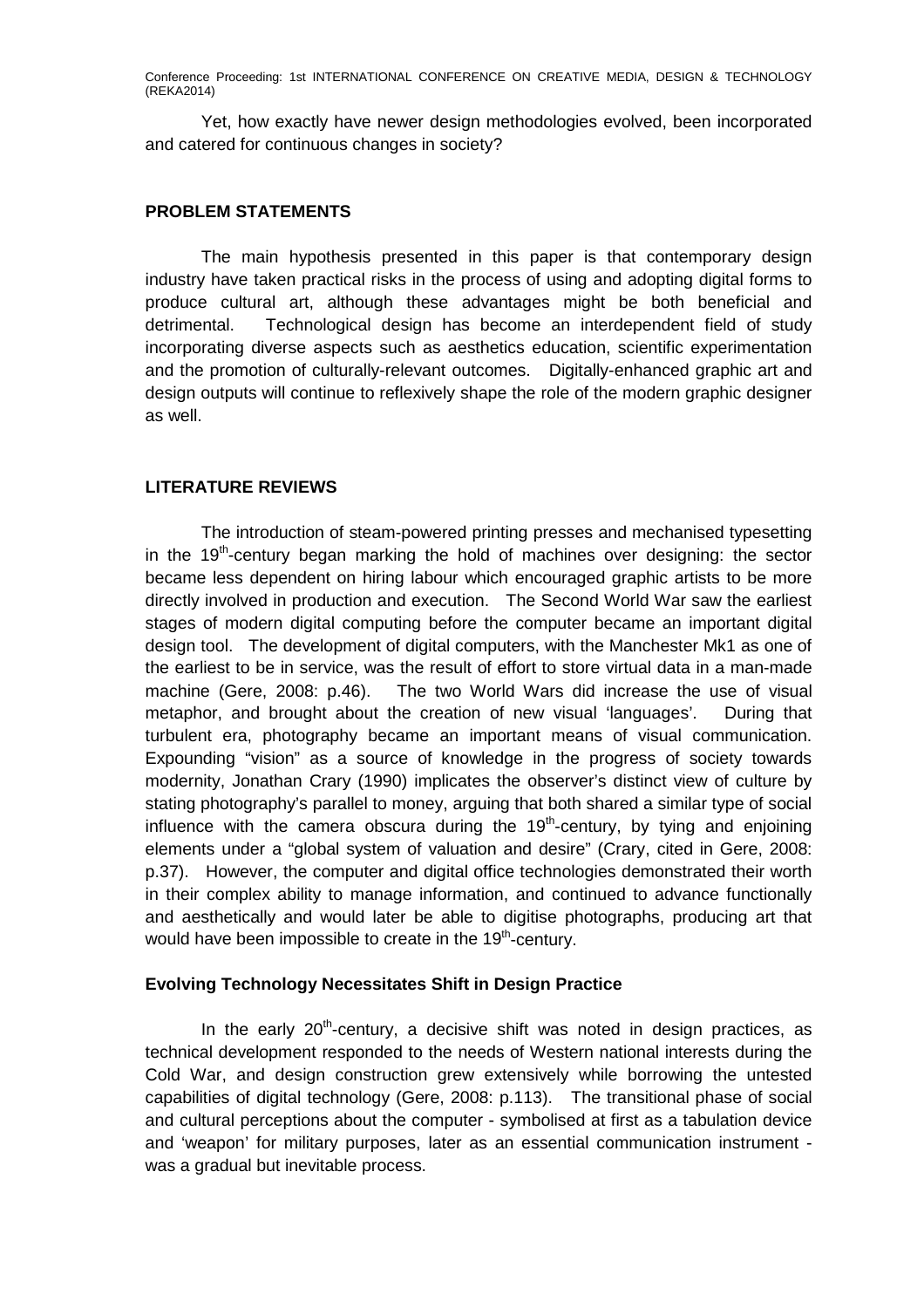It is not surprising to note that graphical elements in early computers were considered as important as functionality in research carried out to further improve the machine. Pioneer animators like John Whitney participated in digital art image production that necessitated collaboration with programme researchers and computer scientists (Darley, 2000: p.13). This contrasts with today, whereby designers produce their work fully on digital platforms such as desktop publishing, game design and music production, without relying on computer specialists.

With the invention of the computer interface in the 1950s, the design world warmly welcomed an evident shift in the production of graphic design works, where tools and technologies signalled the infiltration of computers and digitised audio-visual imagery into various aspects of cultural production sectors, from art to sound to image, multimedia to computer games to publishing (Gere, 2008: p.141). Cultural art forms exploded in tandem with changes that came with industrialisation, with "avant-garde" turning mainstream through television, multimedia, interactive art installations and electronic musical performances (Gere, 2008: p.114), culminating with Japanese handheld games (e.g. *Space Invaders*) and other forms of electronics-based video games in the 1980s. Popular entertainment mediums advanced until the Information Age, when visual-based software such as Apple Macintosh computers symbolised the new media century (Gere, 2008: pp.174-182). McGee (1999) pointed out that the division of labour simplified planning, collaboration and production of goods in larger quantities and at faster rates.

Graphic designers today are accustomed with computers as a central designing device but in the 1960s, computers were treated as augmentation – an additional means of exploration for artists' work. Conventional artists – trained chiefly in mastery of form, function, materials and aesthetics – started to experiment with digital processes in creating industrial imageries (Gere, 2008: p.175) and viewed experimentation as a means of supplementing their design outcomes (Darley, 2000: p.12). Ubiquity, turned mainstream, as modern dependence on technology perched on an intersection between deconstructionist design philosophies and poststructuralist criticisms of conventions, while the powerful effects of computer-mediated communication chiefly brought about a removal of the artist's presence. The developmental trajectory of designing during industrialisation, in sum, saw the move from handcrafted work to draughtsmanship and sub-specialisations (McGee, 1999), and practitioners in the modern era could exert their influence and resources independently of being hired employees.

### **METHODOLOGY**

Using a case study of a hybrid-media graphic artist and other cultural research insights, this paper is aimed at uncovering qualitative insights to exemplify the role of technology in the improvement of cultural arts and the design process.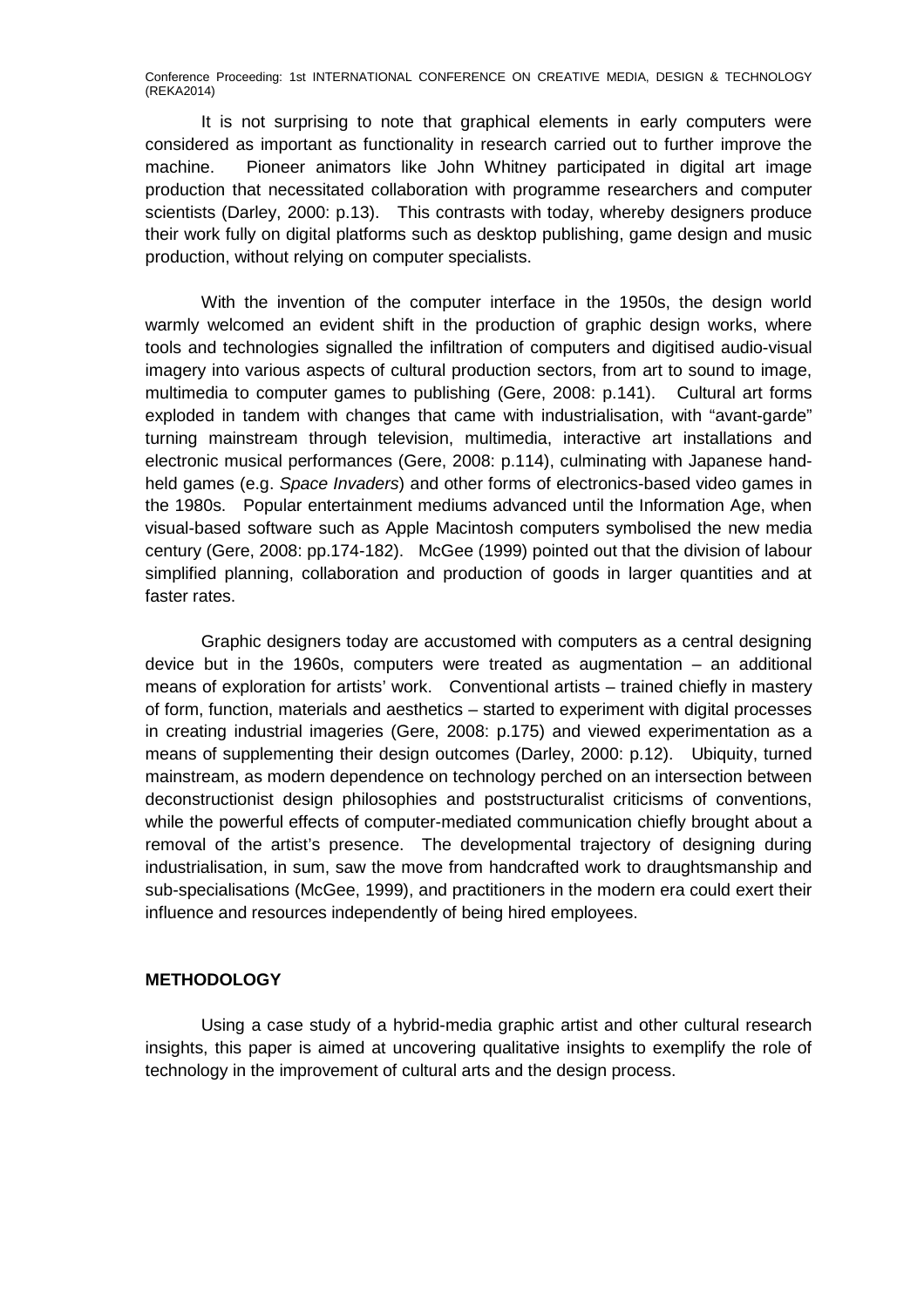## **RESULTS**

By the 1980s, design practices had legitimately been "transformed" by computerisation, but few artists would acknowledge the new tool from an idealistic viewpoint; instead, as art historian Stephen J Eskilson (2007) argues, they considered the machine a terrible gateway that hindered creative development; allowed to seep into human consciousness, it could "obscure much of the richness and complexity" of socially-robust works. As visual communication tools and applications meandered contentiously onwards, technological development in design perhaps needed an iconic form, one who would not be unhappy being labelled as experimental, daring and intellectually keen (Whiteson, 1988).

## **April Greiman: Drawing the Bridge from Art to Technology**

April Greiman braved critics with her emphatically philosophical attitude, as her emergence on the American New Wave graphic design scene of the 1980s was not coincidentally at the same moment when the earliest forms of desktop publishing were released. However, not all designers embraced the computer's integration into design practices. Accustomed to producing work by hand, some were affronted with the seemingly artless methodologies of transferring their design skills onto a computer for "bit-mapping" purposes. Digital techniques were viewed sceptically, as artists resisted the notion that their tactile skills would not be jeopardised by electronic and web-based technologies (AIGA, 1998). In pioneering the experimental movement, Greiman digitally deconstructed the *Design Quarterly* magazine's thirty-two pages with horizontal folds (Eskilson, 2007: p.356). The result: a nude, self-image poster *Does It Make Sense*, a rough collage of scientific symbols and supernova photographs commission by the Minneapolis Walker Art Center in 1986 (Figure 1).



**Figure 1** April Greiman, *Design Quarterly* (1986)

Greiman captured element of harmonious contradiction, exemplifying the collision between scientific genres and the chaos of human thought. For Eskilson, the poster's purposefully-applied illusion of being poorly designed in terms of composition gives it shades of vigour and candour missed by International Style artworks.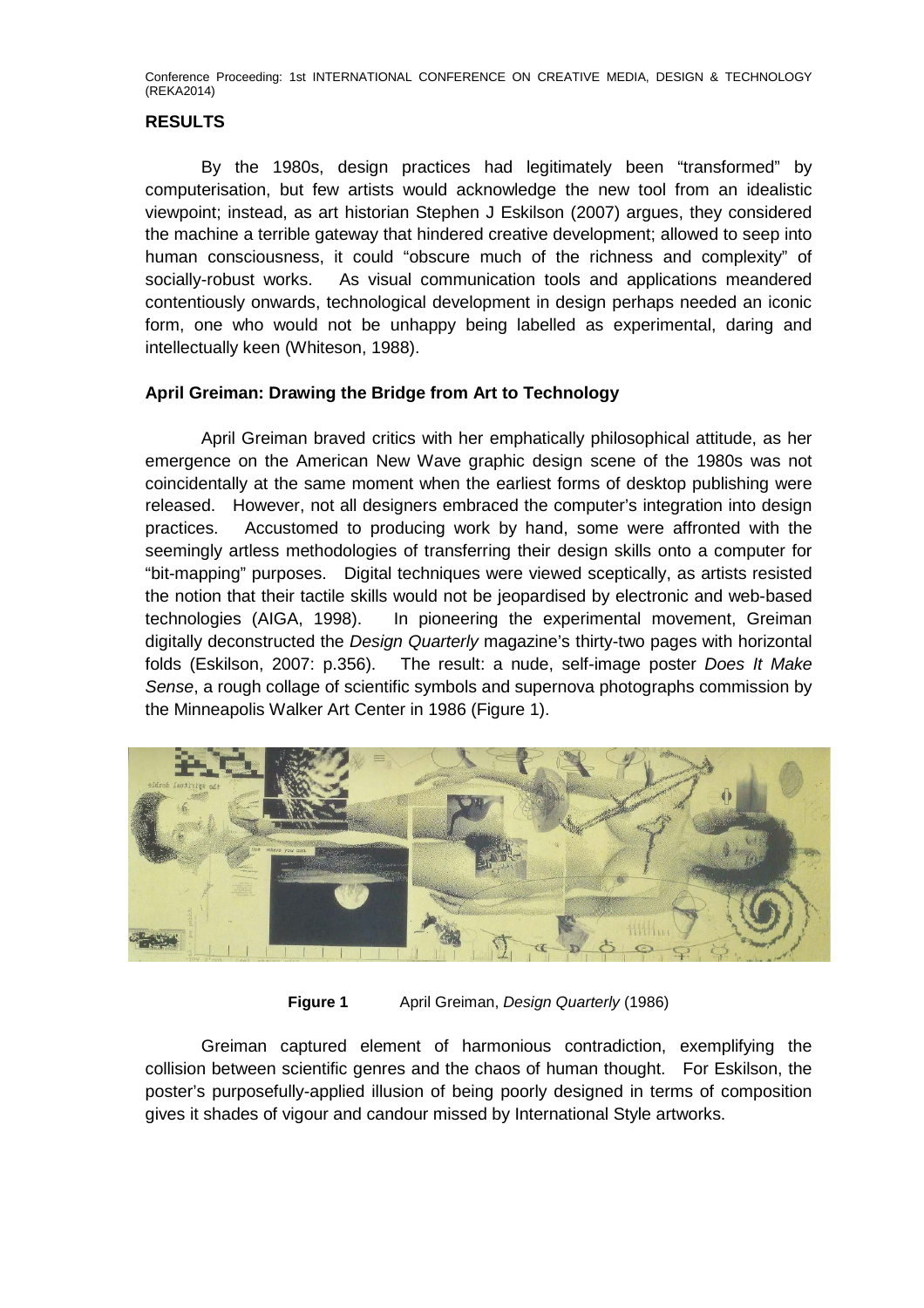Greiman herself did not doubt the abilities of digital art: instead of allowing unfamiliarity to restrict her work, she applied digital media to produce memorable and prestigious works, including video footage manipulation to produce oil paint effects on a seven-storey building façade mural, *Hand Holding a Bowl of Rice* (Figure 2).



**Figure 2** April Greiman, *Hand Holding a Bowl of Rice* (2007)

## **Digital Design: A Stakeholder Perspective**

Since the introduction of the earliest computers with military-industrial potentialities, speed and flexibility are two attributes in constructing designs of practical utility. Digitalisation processes have become the modern designer's key modes of execution. Image manipulation software, computer processing and the invention of the "Undo" button provides for quicker execution with minimal mistakes - a contrast with traditional art mediums, whereby each stroke of the brush and each print is an irreversible documentation of culture for perpetuity. The fearlessness to innovate with digital formats have encouraged some to experiment with different outcomes, since the ability to erase and redo now lay in their hands. In Greiman's (1990) words, "Mistakes are accidents, and accidents often reveal unexpected possibilities". Eric Martin (in Greiman, 1990) commented that innovations in art conception and cultural production would naturally be perceived as replacements for the traditional mediums of artistry. Relaying a few examples, Martin concluded that no entire replacements or alternative of art mediums have materialised. As new technologies float into our consumption orbits (e.g. the camera, telephone, radio, television, electronic synthesiser, computer), none have entirely dwarfed the older mediums they apparently replaced.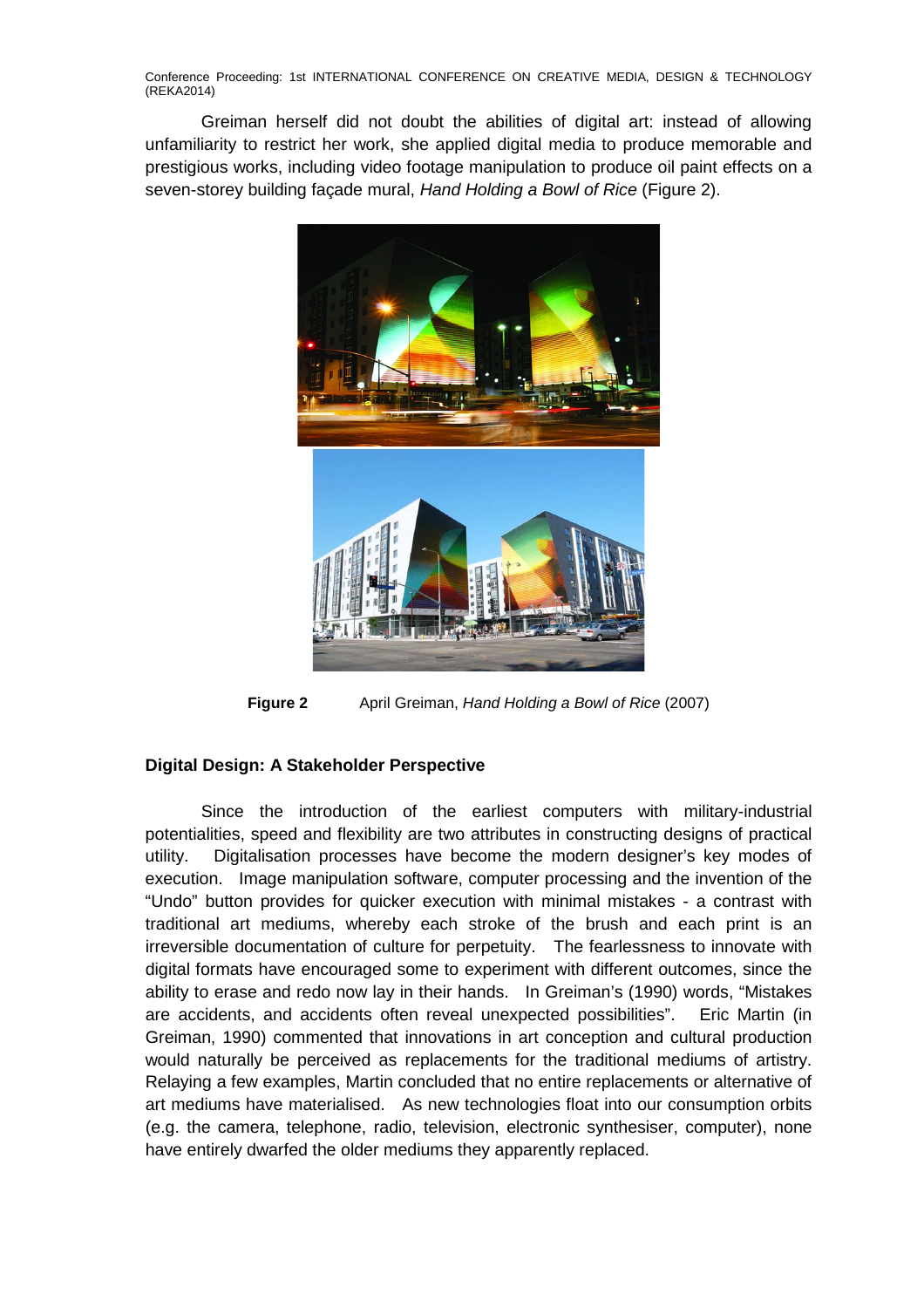Digital art, for instance, is a unique medium, while paintings require its own set of skills. Nevertheless, the ease available to designers to digitally recreate products and graphics also implies increased risk of intellectual plagiarism. User-friendly computer software makes design replication a clouded practice as art is effortlessly copied. Duplication is useful for research and documentation, or when the designer purposes to reuse or reference previous elements in their future creations, but digital reproduction is controversial if the artists take copying, however excellent the quality, lightly (Paul, 2008: p.28).

Despite computers may be a powerful outlet for designers today, but the traditional domains of arts and crafts are preserved as time- and space-bound dialogues with cultures past, present and future. From a stakeholder perspective, it is argued that authentication would depend on the how far specific creative communities would authorise content and context reproduction. The key question: *Can the 'feel' of artworks be duplicated?*This must be answered in line with their relevance in fostering art appreciation among society. The lasting impact of what Eskilson devised as the "technology aesthetic" (2007), must consider whether replication is the deliberate wrecking of original works to account for an individual producer's tastes, or whether these factors are signs of our unique cultural ability to produce great social texts, instigate behavioural changes and shape our ideologies of what truly constitutes outstanding public achievement.

### **Altered States: Graphic Designers Today and Tomorrow**

One of the notable transformations of the production process, as noted by Greiman (1990), is that an increasing amount of processes can be done in-house, i.e. the design department or creative studio, rather than involving relations with external parties and third-party suppliers. Whereas previously other parties handled multifarious processes, designers today are tasked with multiple roles: graphical manipulation, sound recording and production, printing and publishing of media, all with the use of necessary equipment. Designers who are empowered to work using computer-based platforms and digital production modes must have increasing grasp and knowledge of the entire production process, besides facing a level of risk tolerance (Holtzschue& Noriega, 1997). Paul (2008) believes designers working with digital platforms must continue adapting to the limitless modifications and reconfigurations of the computer's abilities, from improved operating speeds, screen resolutions and Web browsing experiences. Hence, the graphic designer's role would invariably broaden along with the complexities involved in manipulating texts and discourses.

### **CONCLUSIONS**

No less significant is the development of the culture of 'cooperation among specialisations' in digital design with the introduction of innovative environments for designers' personal use and for purposeful collaborations. Ultimately, their individual and collective outputs will form the cultural products and texts which must be studied and documented in order to authenticate and assess function and performance.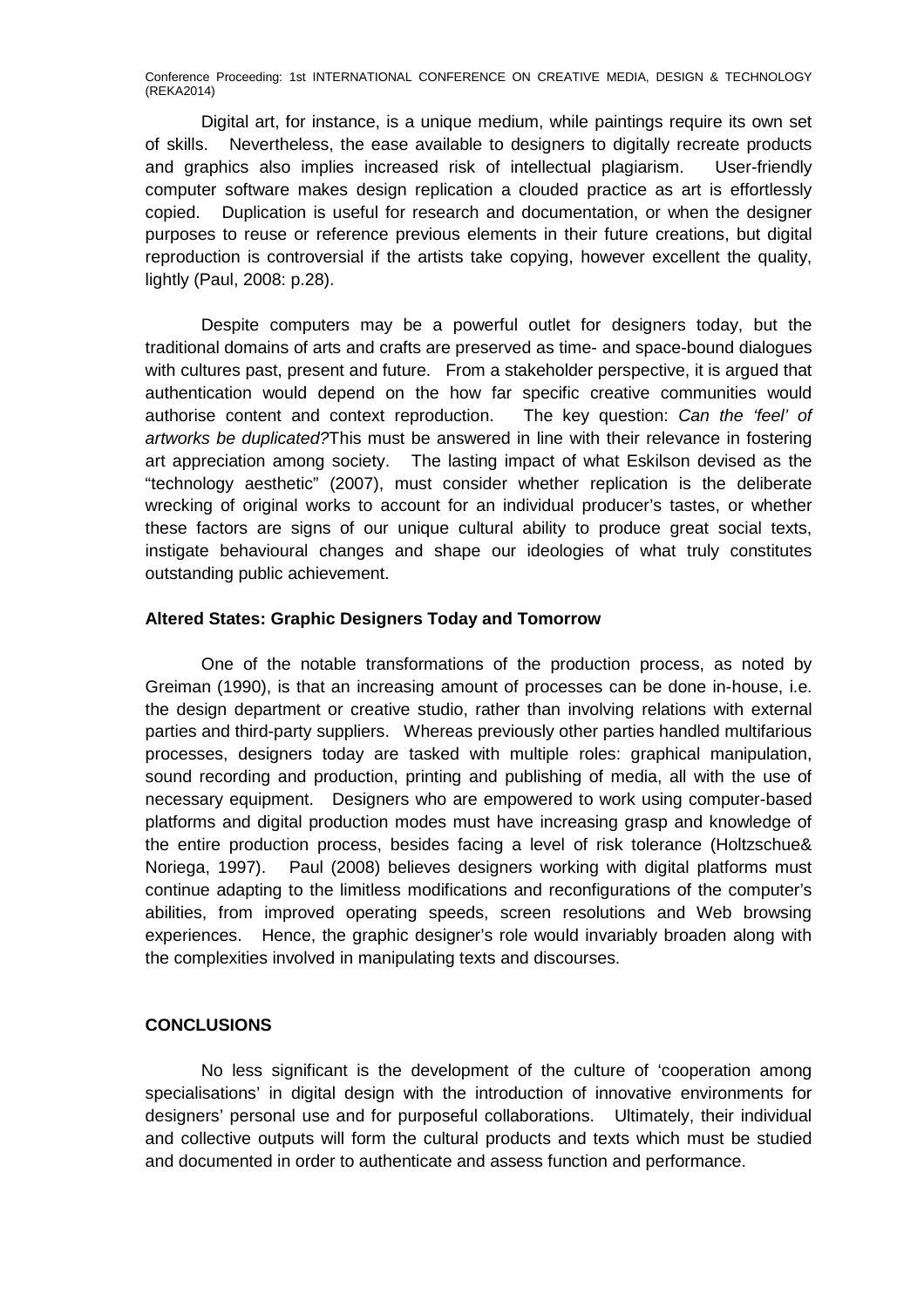Peer To Peer Alternatives (P2P) founder Michael Bauwens believes the egalitarian nature of the digital movement is similar to traditional peasant cultures, but with decentralised governance, it gives more room for "individual and collective creativity", lessening the emphasis on social participation in work as a "salaried means of survival" (Gere, 2008: p.220). Critics would naturally deconstruct digital designs for future improvement, and in so doing, continually shape new forms of cultural texts. The contemporary design industry must work hand-in-glove with new media sectors to improve personal communication, social interaction, networking and working experiences globally. The social benefits and detriments of designing in the digital environment must be understood, before designers can assume the promise to produce a full scope of practical, ethical yet enthusiastic insights to improve social attitudes and meet economic necessities. It is through the design communities' integration of specialised craft skills, experiential insights and technological abilities that enables the global culture of social participation to be idealised and the concepts of selfhood, relationships and community, redefined.

## **REFERENCES**

AIGA (1998) April Greiman. Available at: http://www.aiga.org/medalist-aprilgreiman/[Accessed 23 June 2014]

Crary, J. (1990) *Techniques of the Observer: On Vision and Modernity in the Nineteenth Century*. Cambridge, MA.

Darley, A. (2000) *Visual Digital Culture*. Oxon: Routledge.

Eskilson, S.J. (2007) *Graphic Design: A New History*. Connecticut: Yale University Press.

Gere, C. (2008) *Digital Culture*. London: Reaktion Books Ltd UK.

Greiman, A. (1990) *Hybrid Imagery: The Fusion of Technology and Graphic Design*. New York: Watson-Guptill Publications.

Holtzschue, L. & Noriega, E. (1997) *Design Fundamentals for the Digital Age*. New York: John Wiley & Sons, Inc.

McGee, D. (1999) From Craftsmanship to Draftsmanship: Naval Architecture and the Three Traditions of Early Modern Design. *Technology and Culture*, 40(2): pp.209-236.

Paul, C. (2008) *Digital Art*. London: Thames & Hudson Ltd.

Peer to Peer Alternatives (P2P) Foundation. Available at: http://blog.p2pfoundation.net/about[Accessed 30 July 2014]

Whiteson, L. (1988) "A Designing Woman With Radical Ideas: April Greiman Says Her Graphics Style Is 'an Experiment in Creating 'Hybrid Imagery'". *Los Angeles Times*. October 9. Available at: http://articles.latimes.com/1988-10-09/entertainment/ca-5241\_1\_graphic-design[Accessed 15 July 2014]